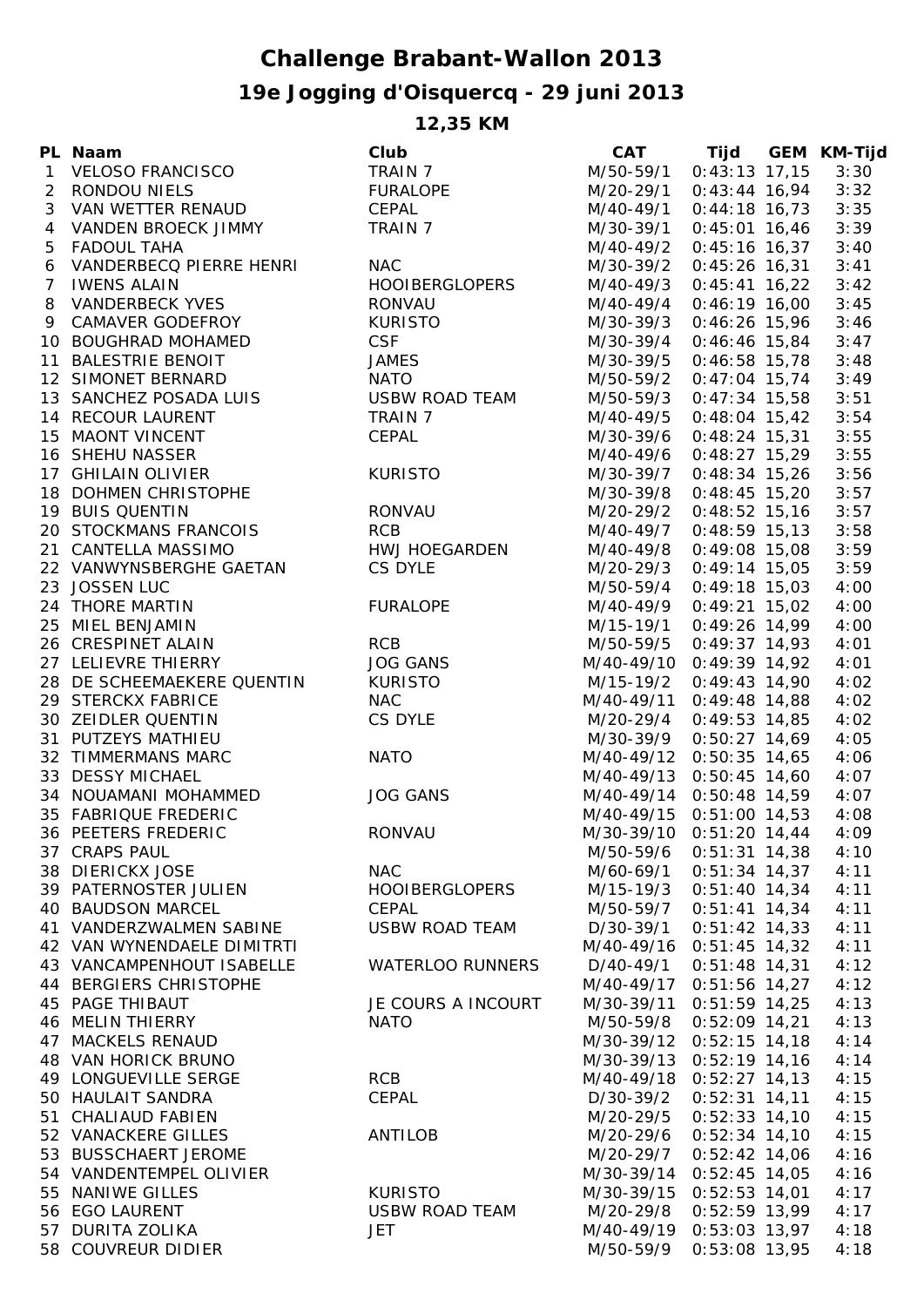| PL Naam                                | Club                  |                          | CAT Tijd GEM KM-Tijd |      |
|----------------------------------------|-----------------------|--------------------------|----------------------|------|
| 59 COURTOY MAXIM                       |                       | M/20-29/9 0:53:10 13,94  |                      | 4:18 |
| 60 HENDRICKX NICOLAS                   | <b>JAMES</b>          | M/20-29/10 0:53:17 13,91 |                      | 4:19 |
| 61 WYNS JOS                            | <b>HULS</b>           | M/60-69/2 0:53:37 13,82  |                      | 4:20 |
| 62 DE BIE WALTER                       | HOOIBERGLOPERS        | M/50-59/10 0:53:50 13,76 |                      | 4:22 |
| 63 CASTIAUX JOSE                       | VALLEE H              | M/60-69/3 0:53:57 13,73  |                      | 4:22 |
| 64 MOORS GREGORY                       |                       | M/30-39/16 0:54:02 13,71 |                      | 4:23 |
| 65 DEREUME PASCAL                      | THEODO TEMPO          | M/50-59/11 0:54:14 13,66 |                      | 4:23 |
| 66 DAUTREBANDE GILLES                  |                       | M/40-49/20 0:54:14 13,66 |                      | 4:23 |
| 67 RENS JEAN                           |                       | M/40-49/21 0:54:16 13,65 |                      | 4:24 |
| 68 DESMET CLAUDE                       | ANTILOB               | M/40-49/22 0:54:26 13,61 |                      | 4:24 |
| 69 DESCHEEMAEKERE PAUL                 | <b>RCB</b>            | M/40-49/23 0:54:33 13,58 |                      | 4:25 |
| 70 RICOUR SERGE                        | HAC                   | M/50-59/12 0:54:34 13,58 |                      | 4:25 |
| 71 BURION ALAIN                        | USBW ROAD TEAM        | M/40-49/24 0:54:36 13,57 |                      | 4:25 |
| 72 GYSENS PHILIPPE                     | NAC                   |                          |                      |      |
| 73 COLMANT AURELIEN                    | JE COURS A INCOURT    | M/30-39/17 0:54:38 13,56 |                      | 4:25 |
|                                        |                       | M/30-39/18 0:54:41 13,55 |                      | 4:26 |
| 74 HUME YVAN<br>75 VAUDOISEY PASCAL    | <b>NAC</b>            | M/60-69/4 0:54:45 13,53  |                      | 4:26 |
|                                        | <b>MYSTERE</b>        | M/50-59/13 0:54:46 13,53 |                      | 4:26 |
| 76 NERINCKX PATRICK                    | OEH                   | M/40-49/25 0:54:58 13,48 |                      | 4:27 |
| 77 VAN BUTSELE CHRISTINE RIWA          |                       | D/30-39/3 0:55:08 13,44  |                      | 4:28 |
| 78 RATINCKX CHRISTOPHE RIWA            |                       | M/20-29/11 0:55:10 13,43 |                      | 4:28 |
| 79 DEBLANDER BRUNO                     | <b>NAC</b>            | M/50-59/14 0:55:18 13,40 |                      | 4:29 |
| 80 GODFROID YVES                       | USBW ROAD TEAM        | M/40-49/26 0:55:27 13,36 |                      | 4:29 |
| 81 VAN CAMP LAURENT                    |                       | M/30-39/19 0:55:39 13,32 |                      | 4:30 |
| 82 BEYAERT MATTHIEU                    | RONVAU                | M/30-39/20 0:55:41 13,31 |                      | 4:31 |
| 83 ETIEN CHRISTOPHE<br>84 RICOUR HERVE | RONVAU                | M/30-39/21 0:55:43 13,30 |                      | 4:31 |
|                                        | HAC                   | M/40-49/27 0:55:51 13,27 |                      | 4:31 |
| 85 MONTOISY ADRIEN                     | TRAIN 7               | M/20-29/12 0:55:53 13,26 |                      | 4:31 |
| 86 SEYNAEDE EDOUARD                    |                       | M/30-39/22 0:56:08 13,20 |                      | 4:33 |
| 87 KEVERS JEAN                         | <b>NAC</b>            | M/30-39/23 0:56:09 13,20 |                      | 4:33 |
| 88 URBAIN BAUDOUIN                     |                       | M/40-49/28 0:56:11 13,19 |                      | 4:33 |
| 89 KEYAERTS GIL                        |                       | M/30-39/24 0:56:12 13,19 |                      | 4:33 |
| 90 DOURS JEAN MARIE                    |                       | M/50-59/15 0:56:17 13,17 |                      | 4:33 |
| 91 SILVEISA BASTOS ALBERTO             |                       | M/50-59/16 0:56:18 13,16 |                      | 4:34 |
| 92 MICHOTTE MARC                       | <b>KURISTO</b>        | M/50-59/17 0:56:20 13,15 |                      | 4:34 |
| 93 DI MEO MARIA-RITA                   | <b>RCB</b>            | D/30-39/4 0:56:23 13,14  |                      | 4:34 |
| 94 EVEN JEAN-MARIE                     | <b>CEPAL</b>          | M/50-59/18 0:56:28 13,12 |                      | 4:34 |
| 95 MAGRITTE OLIVIER                    | <b>NAC</b>            |                          |                      | 4:35 |
|                                        |                       | M/40-49/29 0:56:35 13,10 |                      |      |
| 96 MATERNE DANIEL                      | USBW ROAD TEAM        | M/50-59/19 0:56:37 13,09 |                      | 4:35 |
| 97 MILLS TIMOTHY                       | <b>RCB</b>            | M/50-59/20 0:56:38 13,08 |                      | 4:35 |
| 98 LIBERT DANIEL                       | ANTILOB               | M/40-49/30 0:56:49 13,04 |                      | 4:36 |
| 99 DESMET JEAN-YVES                    | <b>TITAN</b>          | M/40-49/31 0:56:59 13,00 |                      | 4:37 |
| 100 CULUS LAURENT                      | <b>TITAN</b>          | M/40-49/32 0:57:03 12,99 |                      | 4:37 |
| 101 DAMSTEN THIERRY                    |                       | M/40-49/33 0:57:07 12,97 |                      | 4:37 |
| 102 ALEXANDRE FRANCOISE                | USBW ROAD TEAM        | D/50-59/1 0:57:10 12,96  |                      | 4:38 |
| 103 VANDEVENNE PATRICK                 | USBW ROAD TEAM        | M/50-59/21 0:57:11 12,96 |                      | 4:38 |
| 104 VIDICK JEAN LUC                    | <b>HOOIBERGLOPERS</b> | M/60-69/5 0:57:13 12,95  |                      | 4:38 |
| 105 BINKERT MARC                       | LDLV                  | M/50-59/22 0:57:17 12,94 |                      | 4:38 |
| 106 FIGEYS MANUEL                      | <b>USBW ROAD TEAM</b> | M/50-59/23 0:57:25 12,91 |                      | 4:39 |
| 107 VERBAERE PASCAL                    | <b>KURISTO</b>        | M/50-59/24 0:57:28 12,89 |                      | 4:39 |
| 108 VERGAUWE LUC                       | <b>BOCCALIN</b>       | M/40-49/34 0:57:30 12,89 |                      | 4:39 |
| 109 VAN DEN BROECK MARC                | <b>HOOIBERGLOPERS</b> | M/50-59/25 0:57:31 12,88 |                      | 4:39 |
| 110 THIJS RUDY                         | <b>FURALOPE</b>       | M/50-59/26 0:57:34 12,87 |                      | 4:40 |
| 111 BULTEEL MICHEL                     | <b>NSTT</b>           | M/50-59/27 0:57:37 12,86 |                      | 4:40 |
| 112 WARIN DIDIER                       | BELGRAVE              | M/40-49/35 0:57:41 12,85 |                      | 4:40 |
| 113 DECLERCQ JOE                       | CEPAL                 | M/50-59/28 0:57:43 12,84 |                      | 4:40 |
| 114 LEFORT JEAN MARIE                  | ENJAMBEE              | M/60-69/6 0:57:46 12,83  |                      | 4:41 |
| 115 CALVI LUC                          |                       | M/60-69/7 0:57:51 12,81  |                      | 4:41 |
| 116 HUYBRECHTS CYNTHIA                 | <b>HULS</b>           | D/30-39/5 0:57:54 12,80  |                      | 4:41 |
| 117 MEIRA Y DURAN OCTAVIO              |                       | M/50-59/29 0:58:07 12,75 |                      | 4:42 |
|                                        |                       |                          |                      |      |
| 118 DANNAU LEO                         | <b>HALLE</b>          | M/50-59/30 0:58:19 12,71 |                      | 4:43 |
| 119 MORIS LAURENT                      | <b>RCB</b>            | M/30-39/25 0:58:32 12,66 |                      | 4:44 |
| 120 DEBRUYN THIERRY                    | <b>JAMES</b>          | M/50-59/31 0:58:33 12,66 |                      | 4:44 |
| 121 DEVIGNE CEDRIC                     | <b>COP PARK</b>       | M/20-29/13 0:58:39 12,63 |                      | 4:45 |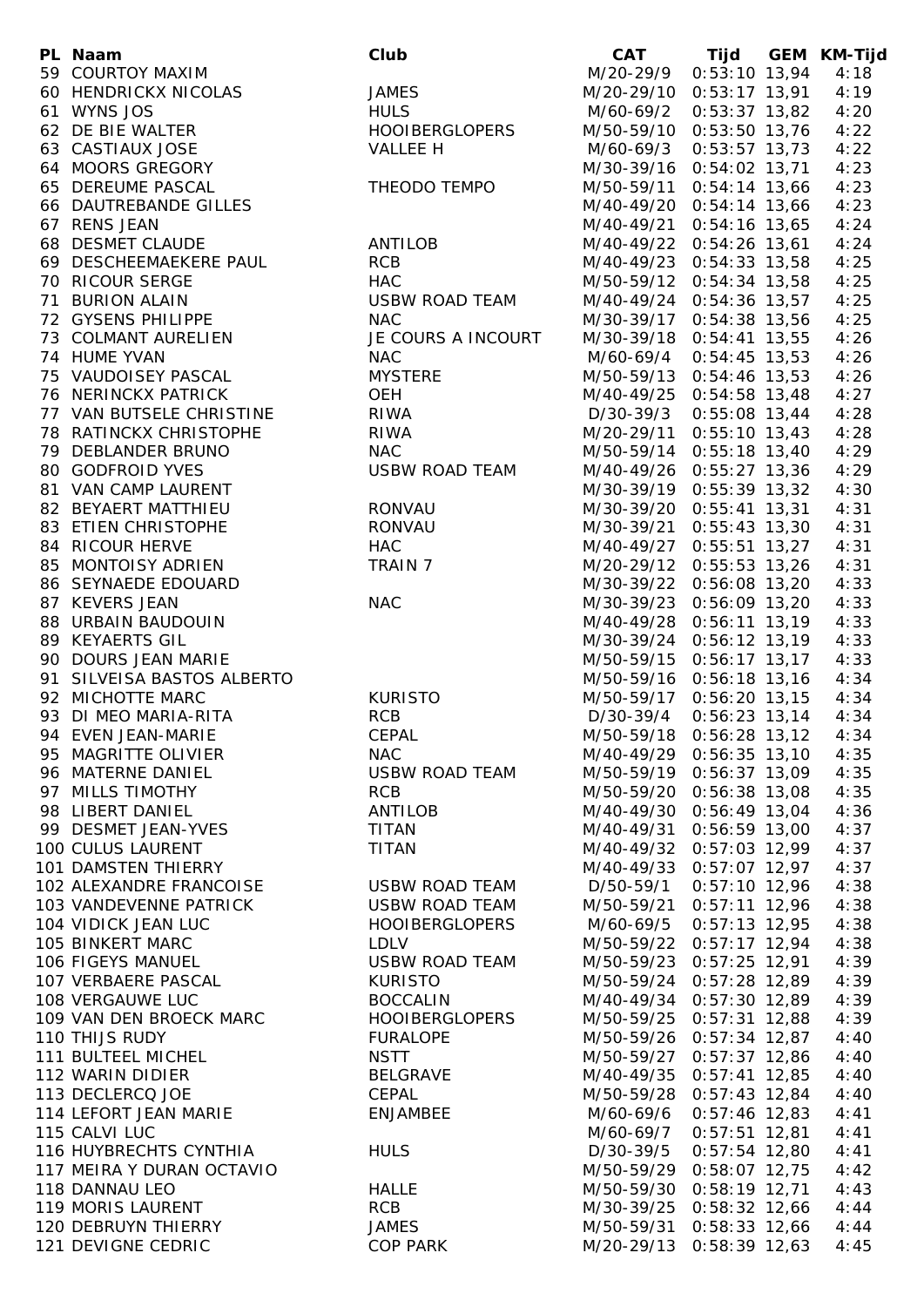| PL Naam                      | Club                  |                           | CAT Tijd GEM KM-Tijd |      |
|------------------------------|-----------------------|---------------------------|----------------------|------|
| 122 REY PHILIPPE             |                       | M/50-59/32 0:58:47 12,61  |                      | 4:46 |
| 123 DARDENNE MURIELLE        | <b>SPT WAVRE</b>      | D/30-39/6 0:58:49 12,60   |                      | 4:46 |
| 124 BOUTON FABRICE           | <b>MOHA</b>           | M/40-49/36 0:58:50 12,59  |                      | 4:46 |
| 125 LECLERC ROMAIN           | <b>RIWA</b>           | M/30-39/26 0:58:55 12,58  |                      | 4:46 |
| 126 VALENTIN JOHANNA         | <b>NAC</b>            | D/30-39/7                 | $0:58:57$ 12,57      | 4:46 |
| 127 VERVLOESEM XAVIER        |                       | M/40-49/37 0:58:58 12,57  |                      | 4:46 |
|                              |                       |                           |                      |      |
| 128 HOUDMONT ARNAUD          | <b>JAMES</b>          | M/40-49/38 0:59:00 12,56  |                      | 4:47 |
| 129 BOSMAN JOELLE            |                       | D/30-39/8                 | $0:59:04$ 12,55      | 4:47 |
| 130 BISCOS DAVID             | <b>JAMES</b>          | M/40-49/39 0:59:05 12,54  |                      | 4:47 |
| 131 VANDERLINDEN CHRISTIAN   | <b>NAC</b>            | M/60-69/8                 | $0:59:07$ 12,53      | 4:47 |
| 132 VANWYNSBERGHE BERRNARD   | <b>JAMES</b>          | M/50-59/33 0:59:09 12,53  |                      | 4:47 |
| 133 LEJEUNE LUDOVIC          |                       | M/30-39/27 0:59:09 12,53  |                      | 4:47 |
| 134 VERHEISTRAETEN JOHNNY    | <b>RESC</b>           | M/50-59/34 0:59:12 12,52  |                      | 4:48 |
| 135 FONTAINE BERNARD         | KURISTO               | M/50-59/35 0:59:18 12,50  |                      | 4:48 |
| 136 PINDEVILLE CHRISTIAN     | <b>RIWA</b>           | M/60-69/9 0:59:20 12,49   |                      | 4:48 |
| 137 LOMBAERT SEBASTIEN       | <b>RCB</b>            | M/30-39/28 0:59:25 12,47  |                      | 4:49 |
| 138 RONDEAU PHILIPPE         | THEODO TEMPO          | M/40-49/40 0:59:27 12,46  |                      | 4:49 |
| 139 BROGNEZ LAURENT          | <b>JET</b>            | M/30-39/29 0:59:31 12,45  |                      | 4:49 |
| 140 DE WULF LUC              | <b>ESM</b>            | M/50-59/36 0:59:36 12,43  |                      | 4:50 |
| 141 VAN DEN BERGE FABIAN     | <b>ACLO</b>           | M/40-49/41 0:59:36 12,43  |                      | 4:50 |
| 142 ROGMANS INGRID           | <b>NAC</b>            |                           |                      | 4:50 |
|                              |                       | $D/40-49/2$ 0:59:39 12,42 |                      |      |
| 143 MALBRECQ BERNARD         |                       | M/50-59/37 0:59:40 12,42  |                      | 4:50 |
| 144 DELVENNE RAYMOND         | <b>RCB</b>            | M/50-59/38 0:59:43 12,41  |                      | 4:50 |
| 145 JOACHIM NICOLAS          |                       | M/40-49/42 0:59:43 12,41  |                      | 4:50 |
| 146 ROBERT PAUL              |                       | M/60-69/10 0:59:46 12,40  |                      | 4:50 |
| 147 PREVOT JEROME            | <b>USBW ROAD TEAM</b> | M/30-39/30 0:59:47 12,39  |                      | 4:50 |
| 148 BERREWAERTS ETIENNE      | <b>USBW ROAD TEAM</b> | M/50-59/39 0:59:49 12,39  |                      | 4:51 |
| 149 BELANGE LAURENT          | ANTILOB               | M/40-49/43 0:59:52 12,38  |                      | 4:51 |
| <b>150 MATTART DENIS</b>     | JE COURS A INCOURT    | M/20-29/14 1:00:02 12,34  |                      | 4:52 |
| 151 GREVISSE DAVID           | RONVAU                | M/30-39/31 1:00:05 12,33  |                      | 4:52 |
| 152 ACCARAIN PASCAL          | CEPAL                 | M/50-59/40 1:00:05 12,33  |                      | 4:52 |
| 153 DEPOUILLE HENRI-FRANCOIS |                       | M/30-39/32 1:00:07 12,33  |                      | 4:52 |
| 154 VAN LANCKER LAURENT      | <b>JAMES</b>          | M/40-49/44 1:00:10 12,32  |                      | 4:52 |
| 155 DEVOS RENE               | JE COURS A INCOURT    | M/50-59/41 1:00:15 12,30  |                      | 4:53 |
| 156 TURBIAZ MICHEL           | PARA CL               | M/60-69/11 1:00:16 12,30  |                      | 4:53 |
| <b>157 DOMINICY FRANCOIS</b> |                       | M/30-39/33                | $1:00:17$ 12,29      | 4:53 |
| 158 VANDERLINDEN JULIE       | CEPAL                 | D/20-29/1 1:00:23 12,27   |                      | 4:53 |
| <b>159 SIFAKAKIS KOSTA</b>   |                       | M/40-49/45                | $1:00:25$ 12,26      | 4:54 |
| <b>160 BILLSON SIMON</b>     | BRUSSELSBLUEMOONH3    | M/30-39/34 1:00:28 12,25  |                      | 4:54 |
| 161 BARBIER LAURENT          |                       | M/40-49/46                | 1:00:29 12,25        | 4:54 |
| 162 HAMAR OLIVIIER           |                       | M/30-39/35                | $1:00:31$ 12,24      | 4:54 |
| 163 SMITH ALAN               | <b>BENFICA</b>        | M/60-69/12 1:00:32 12,24  |                      | 4:54 |
|                              | <b>JET</b>            |                           |                      |      |
| 164 DERIDDER RODNEY          |                       | M/30-39/36                | $1:00:35$ 12,23      | 4:54 |
| 165 VAN DONGHEN PATRICE      |                       | M/30-39/37                | 1:00:37 12,22        | 4:54 |
| 166 VALCKE ALAIN             |                       | M/40-49/47                | $1:00:41$ 12,21      | 4:55 |
| 167 JEUNIAUX OLIVIER         | <b>JCPMF EVERE</b>    | M/40-49/48 1:00:42 12,21  |                      | 4:55 |
| 168 STOESSER GREGORY         | <b>ETENGHIEN</b>      | M/40-49/49 1:00:43 12,20  |                      | 4:55 |
| 169 MC BEAN KEITH            |                       | M/50-59/42 1:00:45 12,20  |                      | 4:55 |
| <b>170 BENOIT BRIGITTE</b>   | <b>USBW ROAD TEAM</b> | D/50-59/2                 | $1:00:47$ 12,19      | 4:55 |
| 171 EL BOUJDAINI MOHAMED     | <b>JOG BEER</b>       | M/50-59/43 1:00:49 12,18  |                      | 4:55 |
| 172 PARMENTIER FRANCOIS      |                       | M/40-49/50 1:00:52 12,17  |                      | 4:56 |
| 173 PEETERS HERMAN           | <b>JOG CLUBJE</b>     | $M/70$ & + $/1$           | $1:00:54$ 12,17      | 4:56 |
| 174 ALLMAN MAX               | BRUSSELSBLUEMOONH3    | M/40-49/51 1:00:59 12,15  |                      | 4:56 |
| 175 VANDEZANDE VINCENT       |                       | M/40-49/52 1:01:03 12,14  |                      | 4:57 |
| 176 GODFROID LUCIE           | <b>USBW ROAD TEAM</b> | D/15-19/1                 | $1:01:04$ 12,13      | 4:57 |
| 177 LOUIS CEDRIC             |                       | M/20-29/15 1:01:07 12,12  |                      | 4:57 |
| 178 MATHELART PIERRE         | <b>ANTILOB</b>        | M/50-59/44 1:01:08 12,12  |                      | 4:57 |
| 179 DE DAPPER DAVID          | <b>MYSTERE</b>        | M/40-49/53 1:01:16 12,09  |                      | 4:58 |
| 180 DE LEENER JEAN-MARIE     | <b>NAC</b>            | M/50-59/45 1:01:18 12,09  |                      | 4:58 |
| 181 GIROULLE LIONEL          |                       | M/30-39/38 1:01:25 12,07  |                      | 4:58 |
| 182 DELAERE CHRISTOPHE       | <b>JAMES</b>          | M/50-59/46 1:01:31 12,05  |                      | 4:59 |
| 183 FINE PAUL                | <b>RCB</b>            | M/60-69/13 1:01:33 12,04  |                      | 4:59 |
| 184 MOTTIEAUX PHILIPPE       | <b>NAC</b>            | M/50-59/47 1:01:38 12,02  |                      | 4:59 |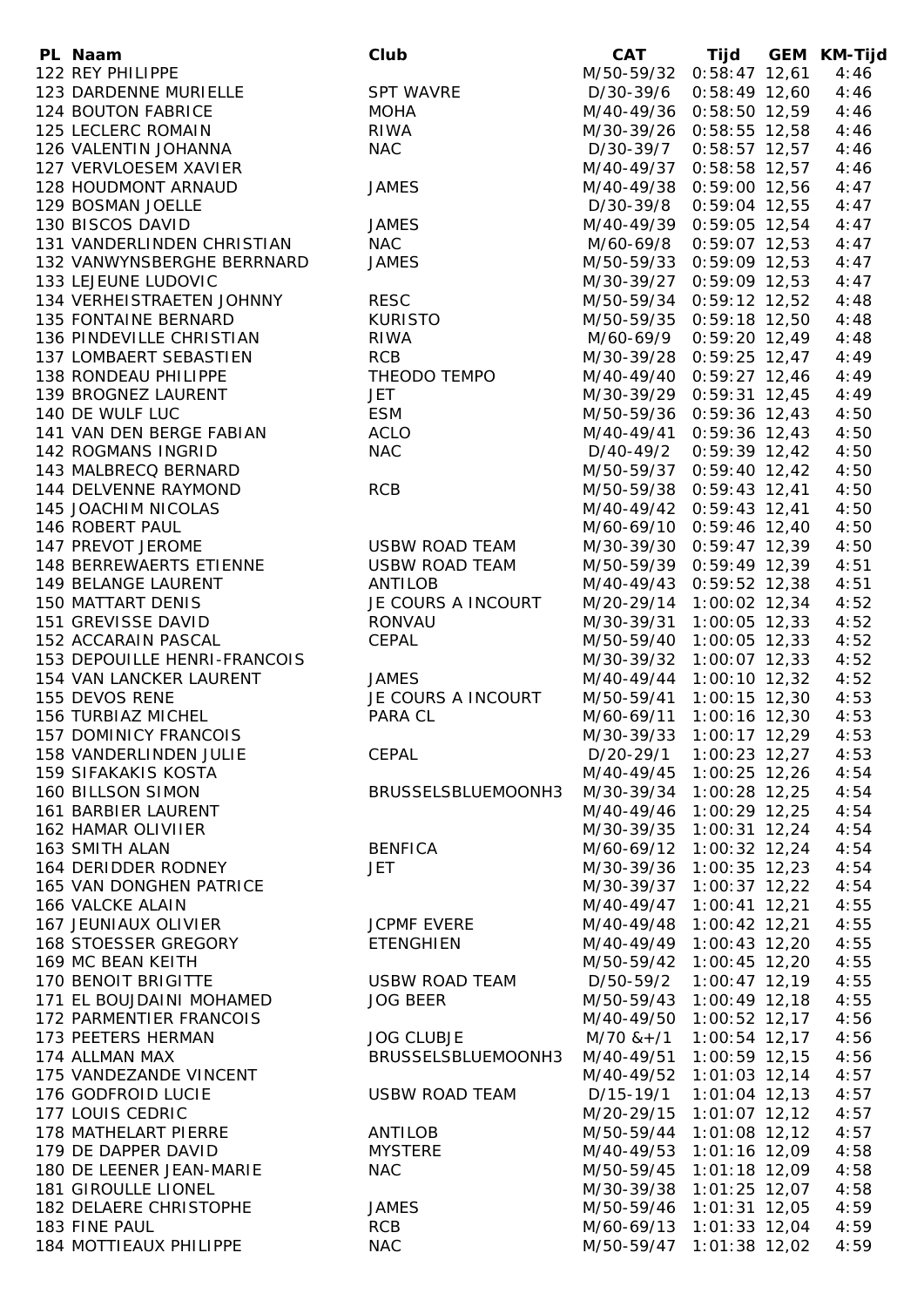| PL Naam                      | Club                  | <b>CAT</b>               | Tijd            | GEM KM-Tijd |
|------------------------------|-----------------------|--------------------------|-----------------|-------------|
| 185 SCUBLA MICHAEL           | <b>JET</b>            | M/20-29/16 1:01:43 12,01 |                 | 5:00        |
| 186 FERGUSSON CLAIRE         | BRUSSELSBLUEMOONH3    | D/30-39/9 1:01:44 12,00  |                 | 5:00        |
| 187 GODEFRIDI THIERRY        |                       | M/60-69/14 1:01:47 11,99 |                 | 5:00        |
| 188 VAN EERDEWEGH ANDRE      | <b>VALLEE H</b>       | M/60-69/15               | 1:01:48 11,99   | 5:00        |
| <b>189 BOYEN PATRICK</b>     | ETENGHIEN             | M/30-39/39 1:01:50 11,98 |                 | 5:00        |
| <b>190 SCHELKENS PATRICK</b> | RIAAC                 | M/50-59/48 1:01:57 11,96 |                 | 5:01        |
| 191 POT GERARD               |                       | M/50-59/49 1:01:59 11,95 |                 | 5:01        |
| 192 HERREMANS SVEN           | <b>JOG BEER</b>       | M/30-39/40 1:02:00 11,95 |                 | 5:01        |
| 193 LAHOU JULIEN             | RIAAC                 | M/15-19/4                | 1:02:02 11,95   | 5:01        |
| 194 LAUWERS MICHEL           | USBW ROAD TEAM        | M/50-59/50 1:02:03 11,94 |                 | 5:01        |
| 195 VERBEEK JEAN-LUC         |                       | M/50-59/51               | 1:02:06 11,93   | 5:02        |
| 196 BORGINON BERNARD         |                       | M/40-49/54 1:02:07 11,93 |                 | 5:02        |
| 197 SERVOZ MICHEL            |                       |                          |                 |             |
|                              |                       | M/50-59/52 1:02:11 11,92 |                 | 5:02        |
| <b>198 HAYOIT BRIGITTE</b>   | <b>JCPMF EVERE</b>    | D/40-49/3                | $1:02:17$ 11,90 | 5:03        |
| 199 DEJONGHE CHRISTIAN       |                       | M/50-59/53 1:02:17 11,90 |                 | 5:03        |
| 200 BAIX CORINNE             | CEPAL                 | D/30-39/10 1:02:19 11,89 |                 | 5:03        |
| 201 LEBON DOMINIQUE          | CEPAL                 | M/50-59/54 1:02:22 11,88 |                 | 5:03        |
| 202 MACKONIENE INGA          | <b>JAMES</b>          | D/40-49/4 1:02:23 11,88  |                 | 5:03        |
| 203 DE GOIGNIES KAREL        | KNOET                 | M/60-69/16 1:02:28 11,86 |                 | 5:03        |
| 204 DIAS GIL                 | RCB-GAL               | M/20-29/17 1:02:32 11,85 |                 | 5:04        |
| 205 GILLET ETIENNE           | <b>RCB</b>            | M/50-59/55 1:02:36 11,84 |                 | 5:04        |
| 206 BAUDION-PERTUISOT ANNE   | <b>KURISTO</b>        | D/40-49/5                | $1:02:37$ 11,83 | 5:04        |
| 207 MARCQ KARL               | <b>USBW ROAD TEAM</b> | M/50-59/56 1:02:50 11,79 |                 | 5:05        |
| 208 LEGAT VINCENT            | <b>JAMES</b>          | M/50-59/57 1:02:53 11,78 |                 | 5:06        |
| 209 VERBRAEKEN NICOLAS       |                       | M/30-39/41 1:02:59 11,77 |                 | 5:06        |
| 210 DETRY GHYSLAIN           |                       | M/20-29/18 1:03:02 11,76 |                 | 5:06        |
| 211 VAN HOVE FABRICE         |                       | M/40-49/55 1:03:04 11,75 |                 | 5:06        |
| 212 CHARASSON OLIVIER        |                       | M/30-39/42 1:03:12 11,72 |                 | 5:07        |
| 213 SACRE QUENTIN            |                       | M/30-39/43 1:03:20 11,70 |                 | 5:08        |
| 214 DUONG SUNG PATRICIA      | WAT JOG               | D/40-49/6 1:03:21 11,70  |                 | 5:08        |
| 215 VIRNINO CLAUDOI          | <b>SPT WAVRE</b>      | M/40-49/56 1:03:22 11,69 |                 | 5:08        |
| 216 ALAIME SEBASTIEN         | <b>SPT WAVRE</b>      | M/40-49/57 1:03:25 11,68 |                 | 5:08        |
| 217 SEL MICHEL               | <b>NAC</b>            | $M/70$ & +/2             | $1:03:28$ 11,68 | 5:08        |
| 218 DUREZ PATRICK            |                       | M/50-59/58               | $1:03:29$ 11,67 | 5:08        |
| 219 HERNAUT ISABELLE         | <b>NAC</b>            | D/50-59/3                | $1:03:30$ 11,67 | 5:09        |
|                              |                       | M/15-19/5                |                 | 5:09        |
| 220 LAGOST DEYLAN            |                       |                          | 1:03:33 11,66   |             |
| 221 WALLE GAETAN             |                       | M/20-29/19 1:03:38 11,64 |                 | 5:09        |
| 222 LAURENT ALAIN            | <b>NAC</b>            | M/50-59/59 1:03:41 11,64 |                 | 5:09        |
| 223 VANDENBRANDE STEVEN      | <b>JOG BEER</b>       | M/20-29/20 1:03:48 11,61 |                 | 5:10        |
| 224 NEESEN ERIC              |                       | M/40-49/58 1:03:55 11,59 |                 | 5:11        |
| 225 FABRY PATRICK            |                       | M/40-49/59               | $1:03:59$ 11,58 | 5:11        |
| 226 CUMPS DOMINIQUE          | <b>FURALOPE</b>       | M/50-59/60 1:04:02 11,57 |                 | 5:11        |
| 227 VAN POUCKE JOSE          | IND.                  | M/50-59/61               | $1:04:05$ 11,56 | 5:11        |
| 228 FEYS JEAN-LOUIS          | <b>FURALOPE</b>       | M/50-59/62 1:04:07 11,56 |                 | 5:11        |
| 229 DE MEES MARC             | <b>HOOIBERGLOPERS</b> | $M/70$ & + $/3$          | $1:04:07$ 11,56 | 5:11        |
| 230 BALDAN WALTER            | <b>RCB</b>            | M/50-59/63 1:04:13 11,54 |                 | 5:12        |
| 231 FOSTER CHRIS             | <b>FLEURUS</b>        | D/40-49/7                | $1:04:16$ 11,53 | 5:12        |
| 232 VAN LIEFFERINGE AURORE   |                       | D/30-39/11 1:04:18 11,52 |                 | 5:12        |
| 233 POULAIN ROLAND           | <b>RONVAU</b>         | $M/70$ & + /4            | $1:04:20$ 11,52 | 5:13        |
| 234 DODREMONT BENOIT         | ANTILOB               | M/40-49/60 1:04:23 11,51 |                 | 5:13        |
| 235 MARKADIEU FABRICE        | <b>USBW ROAD TEAM</b> | M/30-39/44 1:04:30 11,49 |                 | 5:13        |
| 236 GHERAILLE JEAN-MARC      |                       | M/40-49/61 1:04:32 11,48 |                 | 5:14        |
| 237 DEGHORAIN ARNAUD         |                       | M/40-49/62 1:04:40 11,46 |                 | 5:14        |
| 238 BILLEN PIERRE            | <b>GSKFUNCLUB</b>     | M/40-49/63 1:04:44 11,45 |                 | 5:14        |
| 239 RASSON DANIEL            |                       | M/60-69/17 1:04:46 11,44 |                 | 5:15        |
| 240 DUNNE JOSEPH             | CACE                  | M/50-59/64 1:04:49 11,43 |                 | 5:15        |
| 241 LEBEAU MARIANNE          | <b>USBW ROAD TEAM</b> | D/40-49/8 1:05:00 11,40  |                 | 5:16        |
| 242 VAN CUTSEM JEAN MARIE    | <b>RCB</b>            | M/60-69/18 1:05:00 11,40 |                 | 5:16        |
| 243 DELLA FAILLE GILLES      | <b>ENJAMBEE</b>       | M/40-49/64 1:05:03 11,39 |                 | 5:16        |
| 244 ROB BENOIT               | <b>STIB</b>           | M/20-29/21 1:05:06 11,38 |                 | 5:16        |
|                              |                       |                          |                 |             |
| 245 ROB VINCENT              | <b>STIB</b>           | M/20-29/22 1:05:07 11,38 |                 | 5:16        |
| 246 DESERRANNO PATRICK       | <b>JAMES</b>          | M/50-59/65 1:05:08 11,38 |                 | 5:16        |
| 247 VANPOUCKE JEAN           | <b>NAC</b>            | M/50-59/66 1:05:19 11,34 |                 | 5:17        |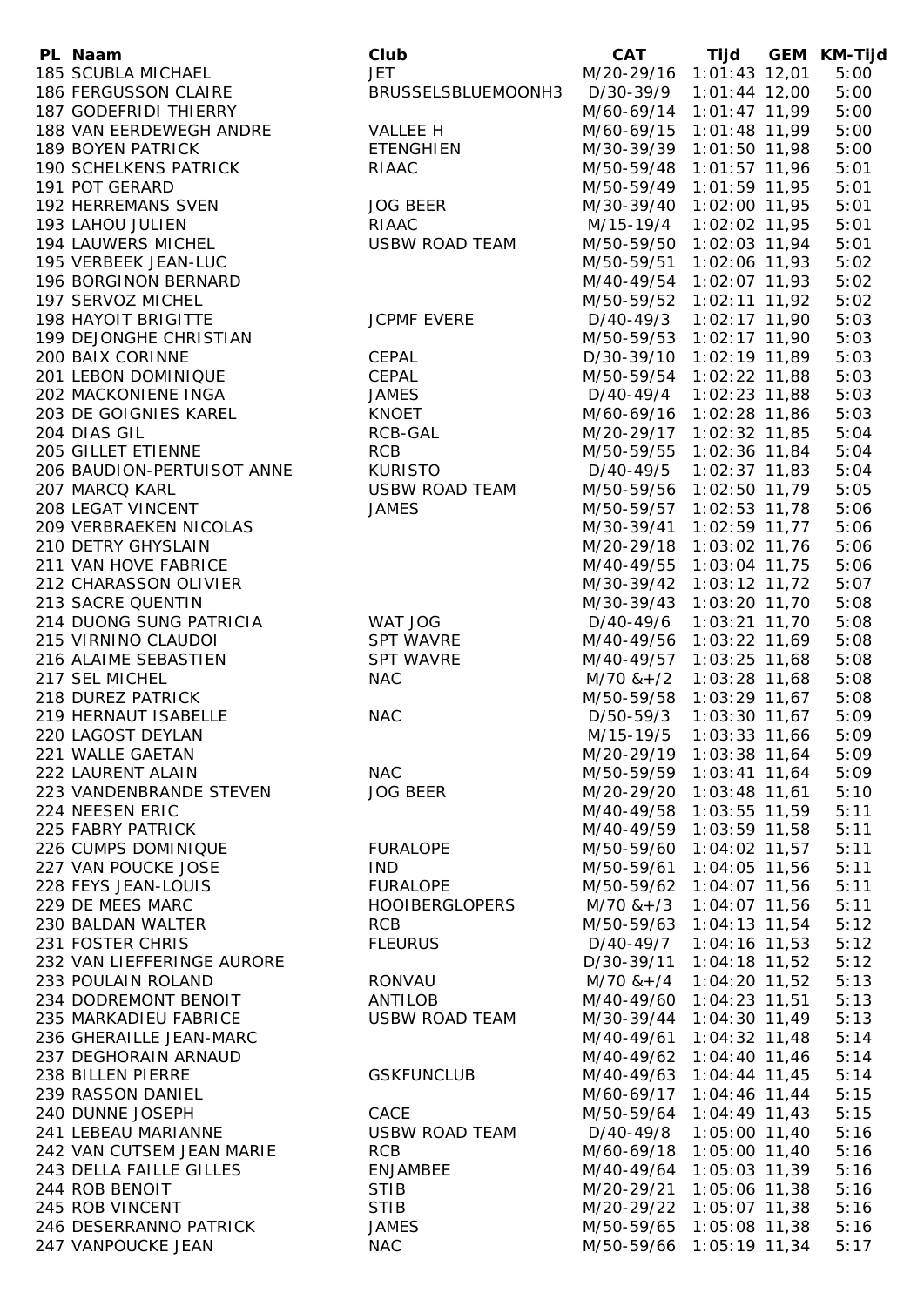| PL Naam                      | Club                    | CAT Tijd GEM KM-Tijd          |                 |      |
|------------------------------|-------------------------|-------------------------------|-----------------|------|
| 248 NOTTEBART DANIEL         | PARA CL                 | M/50-59/67 1:05:22 11,34      |                 | 5:18 |
| 249 SCARNIET CHRISTIAN       | <b>ACLO</b>             | M/50-59/68 1:05:24 11,33      |                 | 5:18 |
| 250 VASTESAEGER ANNE MIE     |                         | D/50-59/4                     | $1:05:29$ 11,32 | 5:18 |
| 251 GOORIS ALAIN             | <b>RCB</b>              | M/50-59/69 1:05:31 11,31      |                 | 5:18 |
| 252 ROUSSEAUX BENOIT         |                         | M/50-59/70 1:05:33 11,30      |                 | 5:18 |
| 253 STIENNON DAMIEN          |                         | M/20-29/23 1:05:40 11,28      |                 | 5:19 |
| 254 CHABEAU VINCIANNE        | ANTILOB                 | D/50-59/5                     | $1:05:41$ 11,28 | 5:19 |
| 255 DEWIGNE BERNARD          | CS DYL.G                | M/50-59/71 1:05:44 11,27      |                 | 5:19 |
| 256 VANDERGHEYNST DOMINIQUE  | <b>NAC</b>              | M/50-59/72 1:05:47 11,26      |                 | 5:20 |
| 257 STOFKOOPER BERNARD       |                         | M/50-59/73 1:06:00 11,23      |                 | 5:21 |
| 258 DOUTRELIGNE HERVE        | <b>RIWA</b>             | M/50-59/74 1:06:06 11,21      |                 | 5:21 |
| 259 MAGOTTE OLIVIER          | <b>JAMES</b>            | M/40-49/65 1:06:10 11,20      |                 | 5:21 |
| 260 D HULSTER FABRICE        |                         | M/30-39/45 1:06:14 11,19      |                 | 5:22 |
| <b>261 BAIKRICH GUY</b>      | <b>RCB</b>              | M/60-69/19 1:06:16 11,18      |                 | 5:22 |
|                              |                         |                               |                 |      |
| 262 NOEL BEATRICE            | <b>KURISTO</b>          | D/30-39/12 1:06:17 11,18      |                 | 5:22 |
| 263 TURNEER ROGER            | USBW ROAD TEAM          | $M/70$ & + /5 1:06:27 11,15   |                 | 5:23 |
| 264 THIEREN PIERRE           | <b>SPT WAVRE</b>        | M/60-69/20 1:06:40 11,12      |                 | 5:24 |
| 265 HENDRICKX PIERRE         | <b>JAMES</b>            | M/40-49/66 1:06:43 11,11      |                 | 5:24 |
| 266 VAST CATHERINE           | ET ENGHIEN              | D/30-39/13 1:06:47 11,10      |                 | 5:24 |
| 267 MARECHAL YOANN           |                         | M/30-39/46 1:06:52 11,08      |                 | 5:25 |
| 268 ROCH THIERRY             | <b>RIWA</b>             | M/40-49/67 1:06:55 11,07      |                 | 5:25 |
| 269 MEYS WALTHER             | <b>KURISTO</b>          | M/60-69/21 1:07:11 11,03      |                 | 5:26 |
| 270 SYMONS PETRO             | <b>NAC</b>              | M/60-69/22 1:07:17 11,01      |                 | 5:27 |
| 271 HENSMANS ROXANNE         |                         | D/20-29/2 1:07:26 10,99       |                 | 5:28 |
| 272 MENU ERIC                |                         | M/40-49/68 1:07:29 10,98      |                 | 5:28 |
| 273 FALLET GILLES            | <b>RCB</b>              | M/60-69/23 1:07:37 10,96      |                 | 5:29 |
| 274 LEJEUNE JEAN             | <b>HAC</b>              | M/60-69/24 1:07:53 10,92      |                 | 5:30 |
| 275 VANDENBRANDEN DANY       |                         | M/40-49/69 1:08:06 10,88      |                 | 5:31 |
| 276 VANMOLLEKOT CHRISTOPHE   |                         | M/40-49/70 1:08:18 10,85      |                 | 5:32 |
| 277 LEFEBVRE PASCAL          | THEODO TEMPO            | M/30-39/47 1:08:23 10,84      |                 | 5:32 |
| 278 TENAUD VALENTIN          |                         | M/30-39/48 1:08:33 10,81      |                 | 5:33 |
| 279 MAKANGA EDGAR            |                         | M/20-29/24 1:08:34 10,81      |                 | 5:33 |
| 280 DESERRANNO MYRIAM        | <b>JAMES</b>            | D/50-59/6                     | $1:08:40$ 10,79 | 5:34 |
| 281 ANGELY GAETAN            | <b>WATERLOO RUNNERS</b> | M/60-69/25 1:08:41 10,79      |                 | 5:34 |
| 282 DEHOUST MARIANNE         | THEODO TEMPO            | D/50-59/7                     | $1:08:43$ 10,78 | 5:34 |
| 283 REUSS BENOIT             | <b>TEND DET</b>         | M/50-59/75                    | $1:08:45$ 10,78 | 5:34 |
|                              |                         |                               |                 |      |
| 284 LIESSE JACQUELINE        | JAMES                   | $D/60$ & + $/1$ 1:08:47 10,77 |                 | 5:34 |
| 285 BARTHEL LAURENT          | <b>RIWA</b>             | M/30-39/49 1:08:58 10,74      |                 | 5:35 |
| 286 PENING CHRISTIAN         | <b>NAC</b>              | M/60-69/26                    | 1:08:59 10,74   | 5:35 |
| 287 BREYNE CHANTAL           | <b>NAC</b>              | D/40-49/9                     | 1:09:01 10,74   | 5:35 |
| 288 REVEST PIERRE            | <b>JAMES</b>            | M/40-49/71 1:09:10 10,71      |                 | 5:36 |
| 289 CLAESSENS YANNIC         |                         | M/40-49/72 1:09:11 10,71      |                 | 5:36 |
| 290 CLEIREN OLIVIER          |                         | M/30-39/50 1:09:13 10,71      |                 | 5:36 |
| 291 BOLAND GUILLAUME         |                         | M/30-39/51                    | $1:09:15$ 10,70 | 5:36 |
| 292 DELCAMBRE DAPHNE         |                         | D/40-49/10 1:09:17 10,70      |                 | 5:37 |
| 293 WASTIAU GREGORY          | <b>JET</b>              | M/30-39/52 1:09:22 10,68      |                 | 5:37 |
| 294 MEES CHARLES             |                         | M/30-39/53                    | $1:09:22$ 10,68 | 5:37 |
| <b>295 TERNEST NICOLAS</b>   |                         | M/30-39/54 1:09:24 10,68      |                 | 5:37 |
| 296 BAWIN BRIGITTE           | <b>JAMES</b>            | $D/60$ & + $/2$               | $1:09:26$ 10,67 | 5:37 |
| 297 LEPINE JEAN-LOUIS        | <b>JAMES</b>            | M/40-49/73 1:09:27 10,67      |                 | 5:37 |
| 298 DUPONT HENRI             | <b>JAMES</b>            | M/50-59/76 1:09:29 10,66      |                 | 5:38 |
| 299 DASSY MELANY             | JE COURS A INCOURT      | D/20-29/3                     | $1:09:31$ 10,66 | 5:38 |
| 300 VAN NIEUWENHOVEN MARTINE | ANTILOB                 | D/50-59/8                     | $1:09:37$ 10,64 | 5:38 |
| 301 FRANCIS SOPHIE           | <b>USBW ROAD TEAM</b>   | D/30-39/14 1:09:40 10,64      |                 | 5:38 |
| 302 GONZALEZ JOSE            | <b>KURISTO</b>          | M/60-69/27 1:09:48 10,62      |                 | 5:39 |
| 303 VAN LANGENDONCK LUC      | <b>HOOIBERGLOPERS</b>   | M/40-49/74 1:09:49 10,61      |                 | 5:39 |
| 304 PAYEN PIERRE             |                         | M/60-69/28 1:09:51 10,61      |                 | 5:39 |
| 305 LE LIEVRE FREDDY         | <b>KURISTO</b>          | M/50-59/77 1:09:53 10,60      |                 | 5:40 |
| 306 BENHADID SELIM           |                         | M/40-49/75 1:09:55 10,60      |                 | 5:40 |
| 307 MARCHAL MARIE - LUCE     | VALLEE H                | D/50-59/9 1:10:00 10,59       |                 | 5:40 |
|                              |                         |                               |                 |      |
| 308 VANDEN DRIESCH FRANCOIS  | <b>DACM</b>             | M/50-59/78 1:10:07 10,57      |                 | 5:41 |
| 309 WILLOT YVES              |                         | M/50-59/79 1:10:11 10,56      |                 | 5:41 |
| 310 STAS BERNARD             |                         | M/50-59/80 1:10:15 10,55      |                 | 5:41 |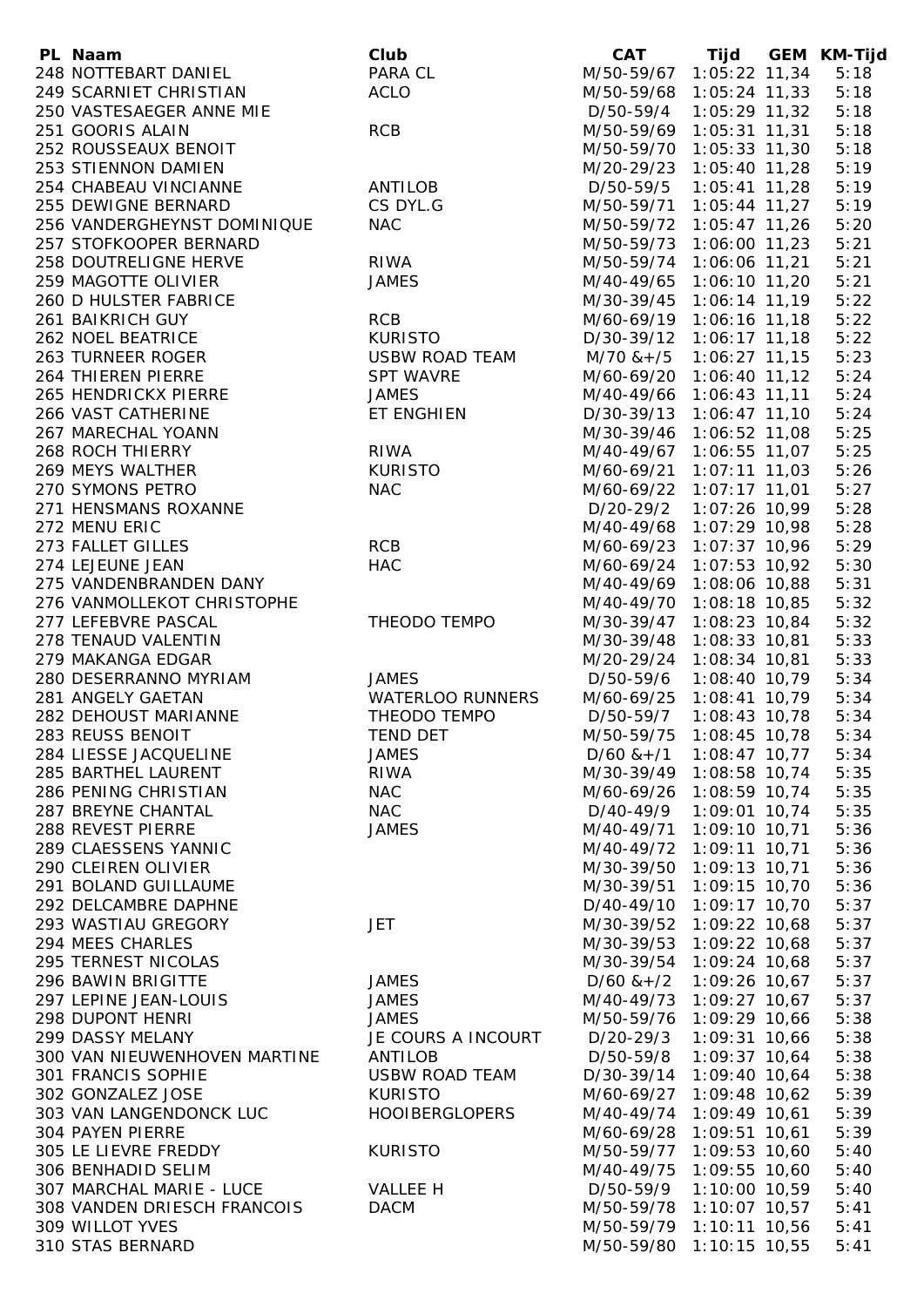| PL Naam                           | Club                    | CAT Tijd                    |                 | GEM KM-Tijd |
|-----------------------------------|-------------------------|-----------------------------|-----------------|-------------|
| 311 CADET CAROLINE                | JE COURS A INCOURT      | D/20-29/4 1:10:19 10,54     |                 | 5:42        |
| 312 MATTEZ GENEVIEVE              |                         | D/40-49/11 1:10:22 10,53    |                 | 5:42        |
| 313 MACKONYTE SIMONA              | <b>JAMES</b>            | D/15-19/2 1:10:26 10,52     |                 | 5:42        |
| 314 LEYSSENS VALERIE              |                         | D/40-49/12 1:10:33 10,50    |                 | 5:43        |
| 315 NEBIE KHALYL                  |                         | M/30-39/55 1:10:35 10,50    |                 | 5:43        |
|                                   |                         |                             |                 |             |
| 316 GARITTE FABIENNE              | <b>JAMES</b>            | D/50-59/10 1:10:38 10,49    |                 | 5:43        |
| 317 ROPPE JEROEN                  |                         | M/40-49/76                  | 1:10:39 10,49   | 5:43        |
| 318 VELGHE CLAUDE                 |                         | M/40-49/77 1:10:42 10,48    |                 | 5:43        |
| 319 DE MOOR SOPHIE                | JE COURS A INCOURT      | D/20-29/5 1:10:46 10,47     |                 | 5:44        |
| 320 DRUINE PAULINE                | <b>JAMES</b>            | D/20-29/6 1:10:48 10,47     |                 | 5:44        |
| 321 MASSONET PHILIPPE             | BELGRAVE                | M/50-59/81 1:10:53 10,45    |                 | 5:44        |
| 322 DE VYLDER LUC                 | AXA TEAM                | M/50-59/82 1:10:58 10,44    |                 | 5:45        |
| 323 TIELEMANS PHILIPPE            |                         | M/50-59/83 1:11:02 10,43    |                 | 5:45        |
| 324 MIESSE DANY                   | <b>NAC</b>              | M/50-59/84 1:11:09 10,41    |                 | 5:46        |
| 325 JAUNIAU DANIEL                | <b>NAC</b>              | M/50-59/85 1:11:16 10,40    |                 | 5:46        |
| 326 FAMULARO FREDERIC             | <b>RIWA</b>             | M/20-29/25 1:11:20 10,39    |                 | 5:47        |
| 327 VAN EESBEEK CHRISTIAN         | <b>ACLO</b>             | M/50-59/86 1:11:29 10,37    |                 | 5:47        |
| 328 VERKINDERE ALAIN              | <b>RCB</b>              | M/60-69/29 1:11:42 10,33    |                 | 5:48        |
| 329 DREMIER EMMANUEL              | AXA TEAM                | M/30-39/56 1:11:44 10,33    |                 | 5:49        |
|                                   |                         |                             |                 |             |
| 330 BEAUDELOT MARIE CLAIRE        | <b>RCB</b>              | D/40-49/13 1:11:47 10,32    |                 | 5:49        |
| 331 RENUART FRANCOIS - MICHEL     | ET ENGHIEN              | M/40-49/78 1:11:57 10,30    |                 | 5:50        |
| 332 GHISLAIN VINCENT              |                         | M/30-39/57 1:11:57 10,30    |                 | 5:50        |
| 333 VANWYNSBERGHE ALINE           | <b>JAMES</b>            | D/20-29/7 1:12:00 10,29     |                 | 5:50        |
| 334 CIOLACU OLESEA                | <b>JAMES</b>            | D/20-29/8 1:12:04 10,28     |                 | 5:50        |
| 335 GROGNET SONIA                 | <b>JAMES</b>            | D/50-59/11 1:12:10 10,27    |                 | 5:51        |
| 336 BOURGOING JARKIN              |                         | M/20-29/26 1:12:18 10,25    |                 | 5:51        |
| 337 LECHAUDE FREDERIC             | ASUB                    | M/40-49/79 1:12:25 10,23    |                 | 5:52        |
| 338 TULPINCK GISELE               | <b>JAMES</b>            | D/50-59/12 1:12:28 10,23    |                 | 5:52        |
| 339 PETRY CATHERINE               |                         | D/30-39/15 1:12:47 10,18    |                 | 5:54        |
| 340 PETIT PASCAL                  |                         | M/40-49/80 1:12:49 10,18    |                 | 5:54        |
| 341 MALVOZ JEAN-REMY              | <b>ESM</b>              | M/60-69/30 1:12:51 10,17    |                 | 5:54        |
| 342 MEURICE PHILIPPE              | <b>KURISTO</b>          | M/30-39/58 1:13:07 10,13    |                 | 5:55        |
|                                   |                         |                             |                 |             |
| 343 DE BELDER MARC                | <b>HULS</b>             | M/40-49/81 1:13:11 10,13    |                 | 5:56        |
| 344 BUISSIN MICHEL                | <b>GSKFUNCLUB</b>       | M/40-49/82 1:13:19 10,11    |                 | 5:56        |
| 345 TOPART ANDRE                  | THEODO TEMPO            | M/50-59/87 1:13:20 10,10    |                 | 5:56        |
| 346 FEUILLAT GENEVIEVE            | <b>USBW ROAD TEAM</b>   | $D/60$ & + /3               | $1:13:21$ 10,10 | 5:56        |
| 347 LORIDAN BRIGITTE              | <b>USBW ROAD TEAM</b>   | D/50-59/13 1:13:23 10,10    |                 | 5:57        |
| 348 COLMANT OLIVIER               | JE COURS A INCOURT      | M/50-59/88 1:13:34 10,07    |                 | 5:57        |
| 349 JACQUEMIN CHRISTIANE          | JE COURS A INCOURT      | D/50-59/14 1:13:34 10,07    |                 | 5:57        |
| 350 NUTTIN XAVIER                 | BRUSSELSBLUEMOONH3      | M/60-69/31 1:13:54 10,03    |                 | 5:59        |
| 351 DERHE CHRISTINE               | <b>SPT WAVRE</b>        | D/50-59/15 1:14:00 10,01    |                 | 6:00        |
| 352 GLENISSON EDDY                | LDLV                    | M/60-69/32 1:14:01 10,01    |                 | 6:00        |
| 353 TITART PAUL                   | <b>RCB</b>              | M/50-59/89 1:14:13 9,98     |                 | 6:01        |
| 354 VAN DONGHEN VIRGINIE          |                         | D/20-29/9 1:14:18 9,97      |                 | 6:01        |
| 355 REIS DE OLIVEIRA JOANA DONATO | <b>NAC</b>              | D/30-39/16 1:14:19 9,97     |                 | 6:01        |
| 356 HAINE MARIE JOSE              | <b>DEMARSIN</b>         | D/40-49/14 1:14:21 9,97     |                 | 6:01        |
| 357 CLOOSTERMANS PATRICE          | <b>KURISTO</b>          | M/60-69/33 1:14:23 9,96     |                 | 6:01        |
|                                   |                         |                             |                 |             |
| 358 JORDENS RENE                  |                         | M/50-59/90 1:14:25 9,96     |                 | 6:02        |
| 359 CRESPIN CATHERINE             |                         | D/40-49/15 1:14:33 9,94     |                 | 6:02        |
| 360 CIARMOLI JOSEPH               | <b>JAMES</b>            | M/50-59/91 1:14:34 9,94     |                 | 6:02        |
| 361 DEFERIERE MICHEL              | <b>JAMES</b>            | M/60-69/34 1:14:37 9,93     |                 | 6:03        |
| 362 BEBE JEAN-ALFRED              | <b>RCB</b>              | $M/70$ & + / 6 1:14:42 9,92 |                 | 6:03        |
| 363 TORDEURS LUC                  | JE COURS A INCOURT      | M/50-59/92 1:14:44 9,92     |                 | 6:03        |
| 364 DEN HOUDIJKER WILLEM          | <b>JOG BEER</b>         | M/60-69/35 1:14:52 9,90     |                 | 6:04        |
| 365 WIJNEN LUC                    | <b>RIWA</b>             | M/50-59/93 1:14:58 9,88     |                 | 6:04        |
| 366 VEREERTBRUGGHEN DANIEL        | <b>STIB</b>             | M/50-59/94 1:15:02 9,88     |                 | 6:05        |
| <b>367 PASLEAU FLORENCE</b>       | <b>WATERLOO RUNNERS</b> | D/30-39/17 1:15:02 9,88     |                 | 6:05        |
| <b>368 STOURME MURIEL</b>         |                         | D/20-29/10 1:15:04 9,87     |                 | 6:05        |
| 369 DEJONGHE JEAN-PAUL            | <b>JAMES</b>            | M/60-69/36 1:15:08 9,86     |                 | 6:05        |
| 370 SEL ALAIN                     | <b>HAC</b>              | M/50-59/95 1:15:13 9,85     |                 | 6:05        |
| 371 BLONDIAU VIRGINIE             |                         | D/30-39/18 1:15:17 9,84     |                 | 6:06        |
| 372 DE GREZ THIERRY               | <b>JAMES</b>            | M/50-59/96 1:15:21 9,83     |                 | 6:06        |
|                                   |                         |                             |                 |             |
| 373 PENNINCK DOMINIQUE            | <b>KURISTO</b>          | M/60-69/37 1:15:30 9,81     |                 | 6:07        |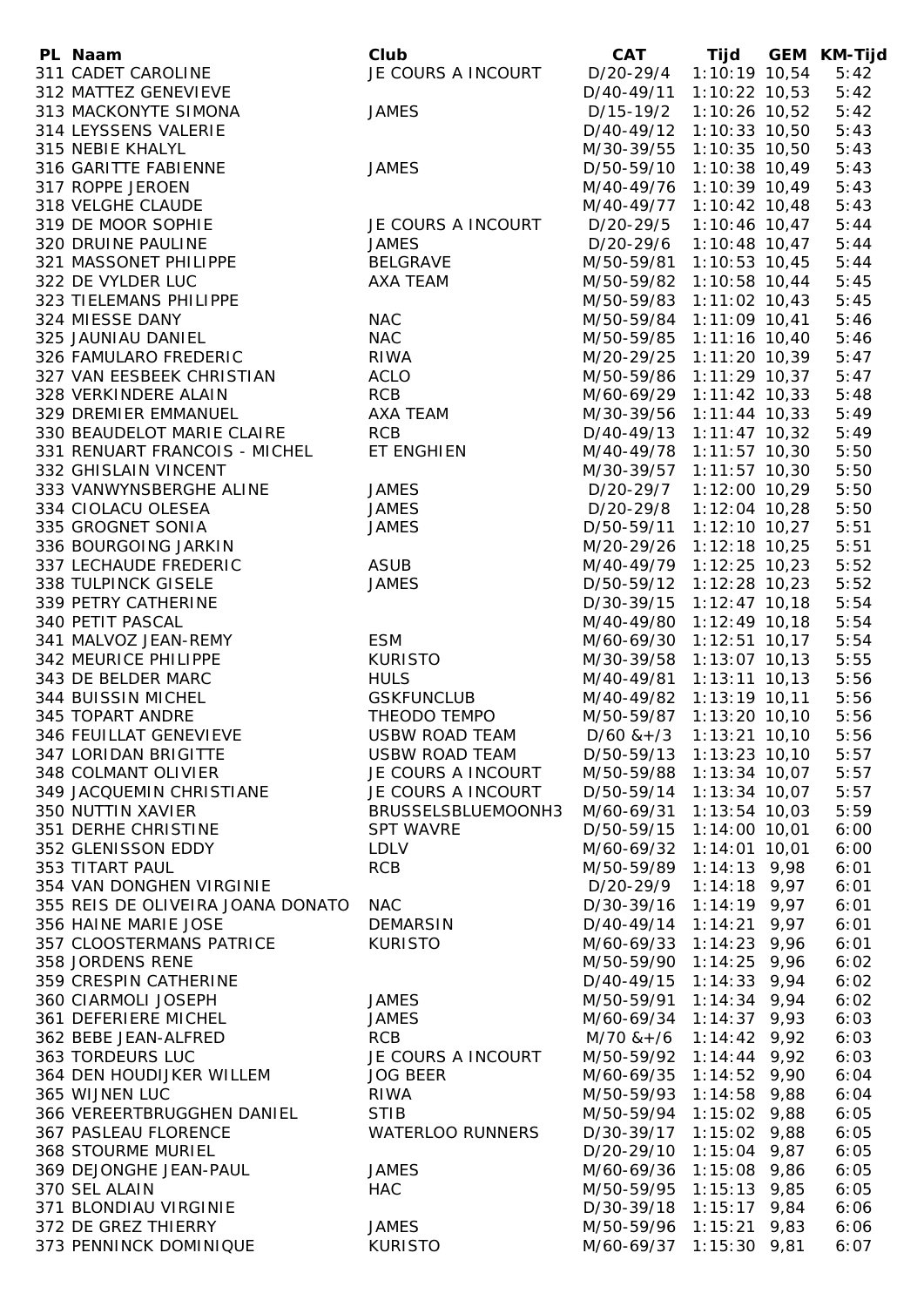| PL Naam                      | Club                    | <b>CAT</b>                   | Tijd           | GEM KM-Tijd |
|------------------------------|-------------------------|------------------------------|----------------|-------------|
| 374 DE ZEINE GWEN            |                         | M/40-49/83 1:15:34 9,81      |                | 6:07        |
| 375 DOMINICY CORALIE         |                         | D/30-39/19 1:15:36 9,80      |                | 6:07        |
| 376 REDOMERO DOLORES         | <b>ETENGHIEN</b>        | D/50-59/16 1:15:49 9,77      |                | 6:08        |
| 377 DEGRAEVE HILDE           | <b>NAC</b>              | D/50-59/17 1:16:02 9,75      |                | 6:09        |
| 378 DOS REIS LIDIA           | <b>HAC</b>              | D/50-59/18 1:16:12 9,72      |                | 6:10        |
| 379 SEGGIO PINO              | <b>NAC</b>              | M/60-69/38 1:16:17 9,71      |                | 6:11        |
| 380 HAMAIDE ISABELLE         | <b>NAC</b>              |                              |                | 6:12        |
|                              |                         | D/50-59/19 1:16:38 9,67      |                |             |
| 381 CHABERA JANINA           | WAT JOG                 | D/50-59/20 1:16:41 9,66      |                | 6:13        |
| 382 WARNAU YVES              | ENJAMBEE                | M/60-69/39 1:16:43 9,66      |                | 6:13        |
| 383 GONZALEZ MADRID PILAR    | <b>RCB</b>              | D/40-49/16 1:16:44 9,66      |                | 6:13        |
| 384 COURCELLES GILLES        | CEPAL                   | M/50-59/97 1:16:46 9,65      |                | 6:13        |
| 385 COURCELLES THERESE       | <b>RIWA</b>             | D/50-59/21 1:16:47 9,65      |                | 6:13        |
| 386 WAUCAMPT REGGIE          | ANTILOB                 | M/60-69/40 1:17:07 9,61      |                | 6:15        |
| 387 FERAILLE DANIELLE        |                         | D/50-59/22 1:17:13 9,60      |                | 6:15        |
| 388 STEENHUYZEN CELINE       | <b>FURALOPE</b>         | D/50-59/23 1:17:15 9,59      |                | 6:15        |
| 389 BOSMANS CHRISTELLE       |                         | D/40-49/17 1:17:17 9,59      |                | 6:15        |
| 390 QUIVRON BENEDICTE        | <b>NAC</b>              | D/40-49/18 1:17:19 9,58      |                | 6:16        |
| 391 MARIEL DIDIER            | <b>JAMES</b>            | M/50-59/98 1:17:33 9,56      |                | 6:17        |
| 392 VANPARYS PIERRE          | <b>JAMES</b>            | M/15-19/6                    | $1:17:33$ 9,56 | 6:17        |
| 393 LAUNE ANTOINE            |                         | M/15-19/7 1:17:43 9,53       |                | 6:18        |
| 394 EVRARD JOSIANNE          | <b>RIWA</b>             | D/50-59/24 1:17:49 9,52      |                | 6:18        |
|                              |                         |                              |                |             |
| 395 DE BERDT PATRICIA        | <b>SPT WAVRE</b>        | D/50-59/25 1:18:00 9,50      |                | 6:19        |
| 396 HAUTECOEUR WIVINE        | <b>NAC</b>              | D/40-49/19 1:18:08 9,48      |                | 6:20        |
| 397 BROUCKAERT THIERRY       |                         | M/30-39/59 1:18:18 9,46      |                | 6:20        |
| 398 OST VIRGINIE             |                         | D/30-39/20 1:18:25 9,45      |                | 6:21        |
| 399 LE LIEVRE MAGALI         |                         | D/20-29/11 1:18:52 9,40      |                | 6:23        |
| 400 BARBI LUCIEN             | <b>JET</b>              | M/50-59/99 1:19:08 9,36      |                | 6:24        |
| 401 PELLEGRINI MARC          | <b>RIWA</b>             | M/50-59/100 1:19:20 9,34     |                | 6:25        |
| 402 BEAUDET OLIVIER          |                         | M/30-39/60 1:19:25 9,33      |                | 6:26        |
| 403 PAUWELS ANTOINE          | <b>FANAJOG</b>          | M/50-59/101 1:19:31 9,32     |                | 6:26        |
| 404 BODEUX CLAIRE            | <b>JAMES</b>            | D/40-49/20 1:19:48 9,29      |                | 6:28        |
| 405 COPPIETERS WIM           | <b>KKH</b>              | $M/70$ & + $/7$ 1:19:52 9,28 |                | 6:28        |
| 406 DUBOIS CEDRIC            |                         | M/40-49/84 1:20:05 9,25      |                | 6:29        |
| 407 DEVOS ANTHONY            |                         | M/50-59/102 1:20:24 9,22     |                | 6:31        |
| 408 HEYMANS DOMINIQUE        | <b>BIN</b>              | D/50-59/26 1:20:58 9,15      |                | 6:33        |
| 409 MARIEN ERIC              | <b>JAMES</b>            | M/50-59/103 1:21:14 9,12     |                | 6:35        |
| 410 LOUCHART BRUNO           |                         | M/50-59/104 1:21:28 9,10     |                | 6:36        |
| 411 POLLE CAROLL             | <b>LDLV</b>             | D/50-59/27 1:21:57 9,04      |                | 6:38        |
| 412 DUCROCQ EMELINE          |                         | D/20-29/12 1:22:00 9,04      |                | 6:38        |
| 413 MERCIER LUC              | JAMES                   | M/50-59/105 1:22:13 9,01     |                | 6:39        |
| 414 CORBISIER MICHELE        | <b>JAMES</b>            | $D/60$ & + $/4$ 1:22:16 9,01 |                | 6:40        |
| 415 VANHORICK SOPHIE         |                         | D/20-29/13                   | $1:22:17$ 9,01 | 6:40        |
| 416 BOELS FREDERIC           |                         |                              |                |             |
|                              |                         | M/30-39/61                   | $1:22:20$ 9,00 | 6:40        |
| 417 SCHARPE CHARLES          | JE COURS A INCOURT      | M/40-49/85                   | $1:22:37$ 8,97 | 6:41        |
| 418 LALLEMAND BERNADETTE     | <b>ANTILOB</b>          | D/40-49/21                   | $1:22:38$ 8,97 | 6:41        |
| <b>419 DUCHENNE MARTINE</b>  | <b>JAMES</b>            | D/40-49/22 1:22:40 8,96      |                | 6:42        |
| 420 DUSSART GUY              |                         | M/30-39/62 1:22:57 8,93      |                | 6:43        |
| 421 VAN DONGHEN CATHY        |                         | D/20-29/14 1:23:05 8,92      |                | 6:44        |
| 422 COPPIETERS BRUNO         | BAV                     | M/50-59/106 1:23:42 8,85     |                | 6:47        |
| 423 LACROIX SANDRINE         |                         | D/40-49/23 1:24:23 8,78      |                | 6:50        |
| 424 MAUS MADELEINE           | <b>NAC</b>              | D/50-59/28 1:24:33 8,76      |                | 6:51        |
| 425 PEREIRA OLINDA           | <b>WATERLOO RUNNERS</b> | D/40-49/24 1:24:35 8,76      |                | 6:51        |
| 426 BRICHET ALBERT           | <b>JCCS</b>             | $M/70$ & +/8                 | $1:24:45$ 8,74 | 6:52        |
| 427 BUYENS JOHAN             | BAV                     | M/60-69/41 1:24:55 8,73      |                | 6:53        |
| 428 PICHEL DANIEL            | <b>RUNNING AUSTRIA</b>  | M/40-49/86 1:25:01 8,72      |                | 6:53        |
| 429 OREFICI CHRISTINE        |                         | D/30-39/21 1:25:15 8,69      |                | 6:54        |
| 430 VAN HOOFF JEAN           | <b>JOG BEER</b>         | $M/70$ & +/9                 | $1:25:17$ 8,69 | 6:54        |
| 431 VANDOOREN BENEDICTE      | <b>USBW ROAD TEAM</b>   | D/40-49/25 1:25:23 8,68      |                | 6:55        |
| 432 MICHAUX-DESTENAY PATRICK |                         | M/40-49/87 1:25:36 8,66      |                | 6:56        |
| 433 DELVAILLE KATIA          | <b>JAMES</b>            | D/40-49/26 1:25:40 8,65      |                | 6:56        |
| 434 COPPE STEPHANE           | <b>USBW ROAD TEAM</b>   | M/50-59/107 1:26:11 8,60     |                | 6:59        |
| 435 CROON JULIE              |                         | D/30-39/22 1:26:15 8,59      |                | 6:59        |
| 436 WALRAVENS JONATHAN       |                         | M/30-39/63 1:26:15 8,59      |                | 6:59        |